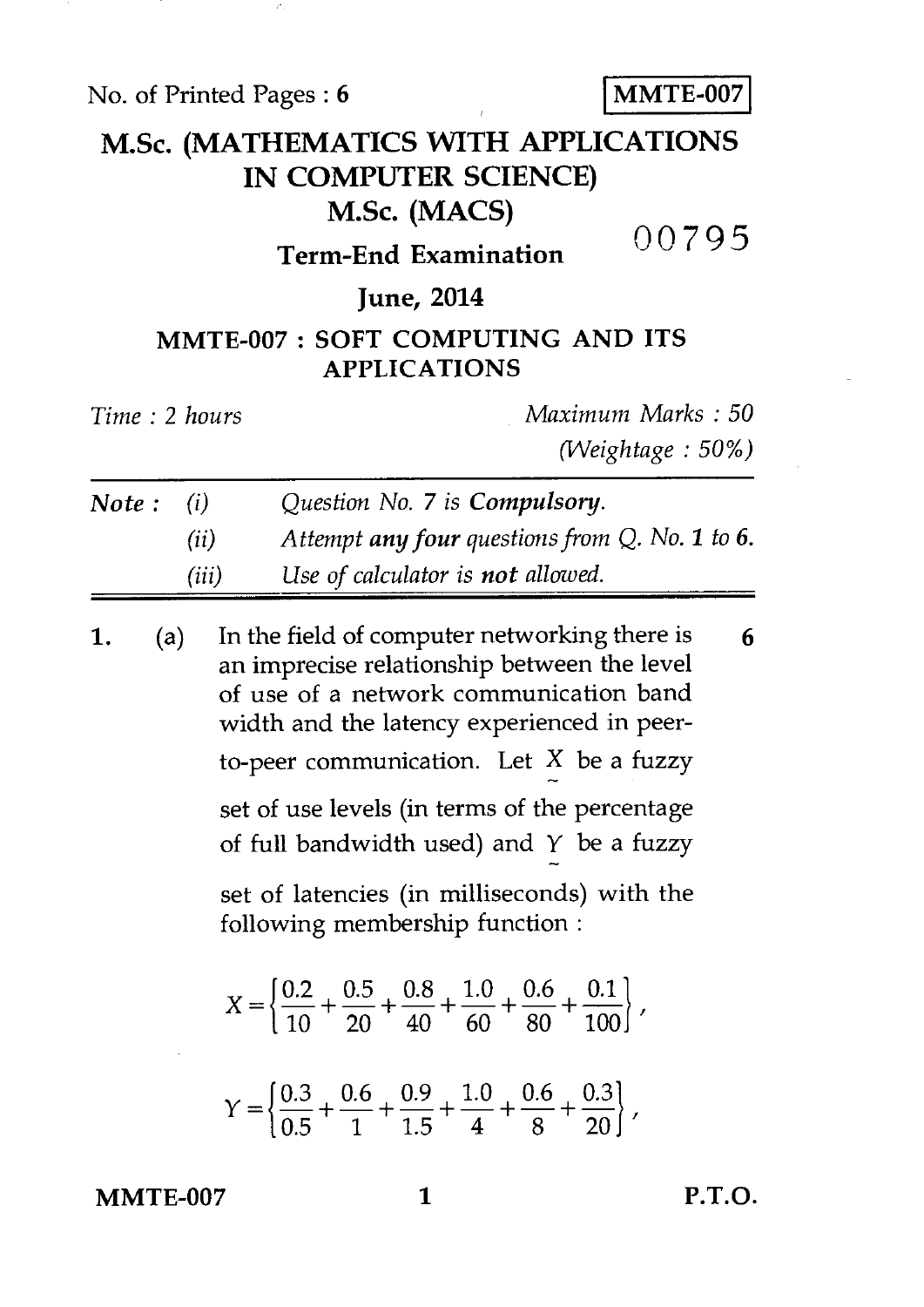(i) Find the Cartesian product represented by the relation  $R = X \times Y$ .

> Now, suppose we have a second fuzzy set of bandwidth usage given by :

$$
Z = \left\{ \frac{0.3}{10} + \frac{0.6}{20} + \frac{0.7}{40} + \frac{0.9}{60} + \frac{1}{80} + \frac{0.5}{100} \right\}.
$$

(ii) Find  $S = Z$  *o R* using  $\sim$  ~1×6 ~6×6

> Max-min composition and maxproduct composition.

(b) Consider the following travelling salesman 4 problem involving 9 cities.

| Parent 1 :  B C D E F G H I      |  |  |  |  |  |
|----------------------------------|--|--|--|--|--|
| $ Parent\ 2:  D E F B C I I H G$ |  |  |  |  |  |

Determine the children solution using :

- (i) Order crossover #1, assuming  $3^{\text{rd}}$  and 7<sup>th</sup> as the crossover sites.
- (ii) Order crossover #2, assuming 3rd, 5th and  $7<sup>th</sup>$  as the crossover sites.
- 2. (a) Consider the following modification of the 4 cost function defined in the following equation :

$$
J(\mu_j) = \sum_{j=1}^{K} \sum_{i=1}^{N} W_{ij} ||x_i - \mu_j||^2
$$

**MMTE-007** 2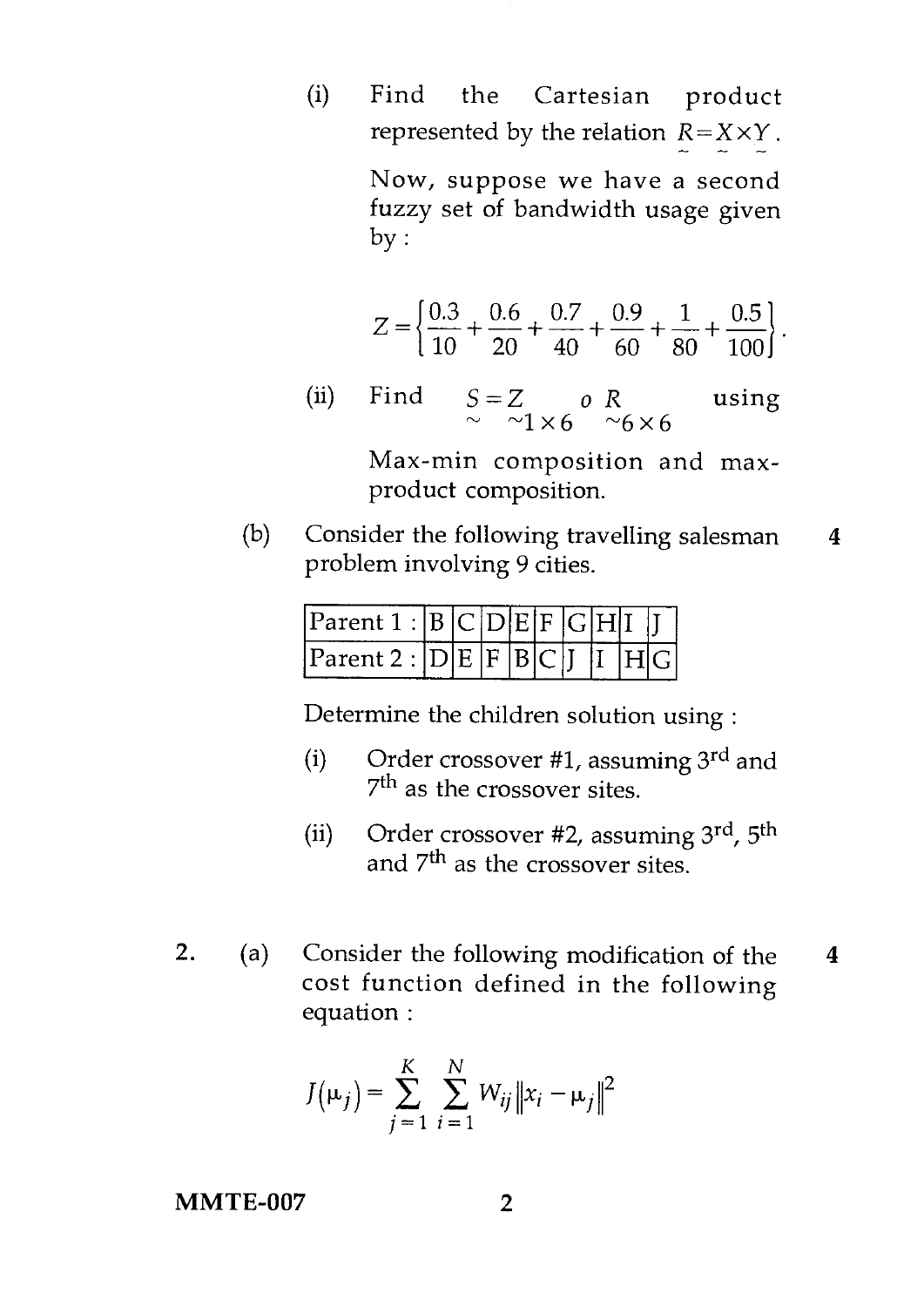In this function, the weighting factor  $W_{ii}$  is defined as follows :

 $W_{ij} = \begin{cases} 1 & \text{if the data point } x_i \text{ lies inside cluster } J \\ 0 & \text{otherwise} \end{cases}$ 

Show that the minimizing solution of this cost function is

$$
\hat{\mu}_j = \frac{\sum_{i=1}^N W_{ij} x_i}{\sum_{i=1}^N W_{ij}}, j = 1, 2, \dots K
$$

How do you interpret the expressions in the numerator and denominator of this formula ?

(b) Improve the solution of the following **6**  problem :

Max.  $f(x) = x^2$ 

subject to  $0 \le x \le 15$ , by considering the length of the string as 4. Show only one iteraction for a population of size 4.

3. (a) Two fuzzy sets *P* and Q are defined on *x* as **4**  follows :

| $\left  \mu(x_i) \right  x_1$ |  |  | $x_2$   $x_3$   $x_4$   $x_5$                  |
|-------------------------------|--|--|------------------------------------------------|
| l D                           |  |  | $0.1 \mid 0.2 \mid 0.7 \mid 0.5 \mid 0.4 \mid$ |
|                               |  |  | $0.9 \mid 0.6 \mid 0.3 \mid 0.2 \mid 0.8 \mid$ |

Find the following  $\lambda$  cut sets

- (i)  $(\overline{P})_{0.2}$  and  $(\overline{Q})_{0.3}$
- (ii)  $(Q \cup \overline{P})_{0.8}$
- *(iii)*  $(P \cap Q)_{0.4}$

#### **MMTE-007** 3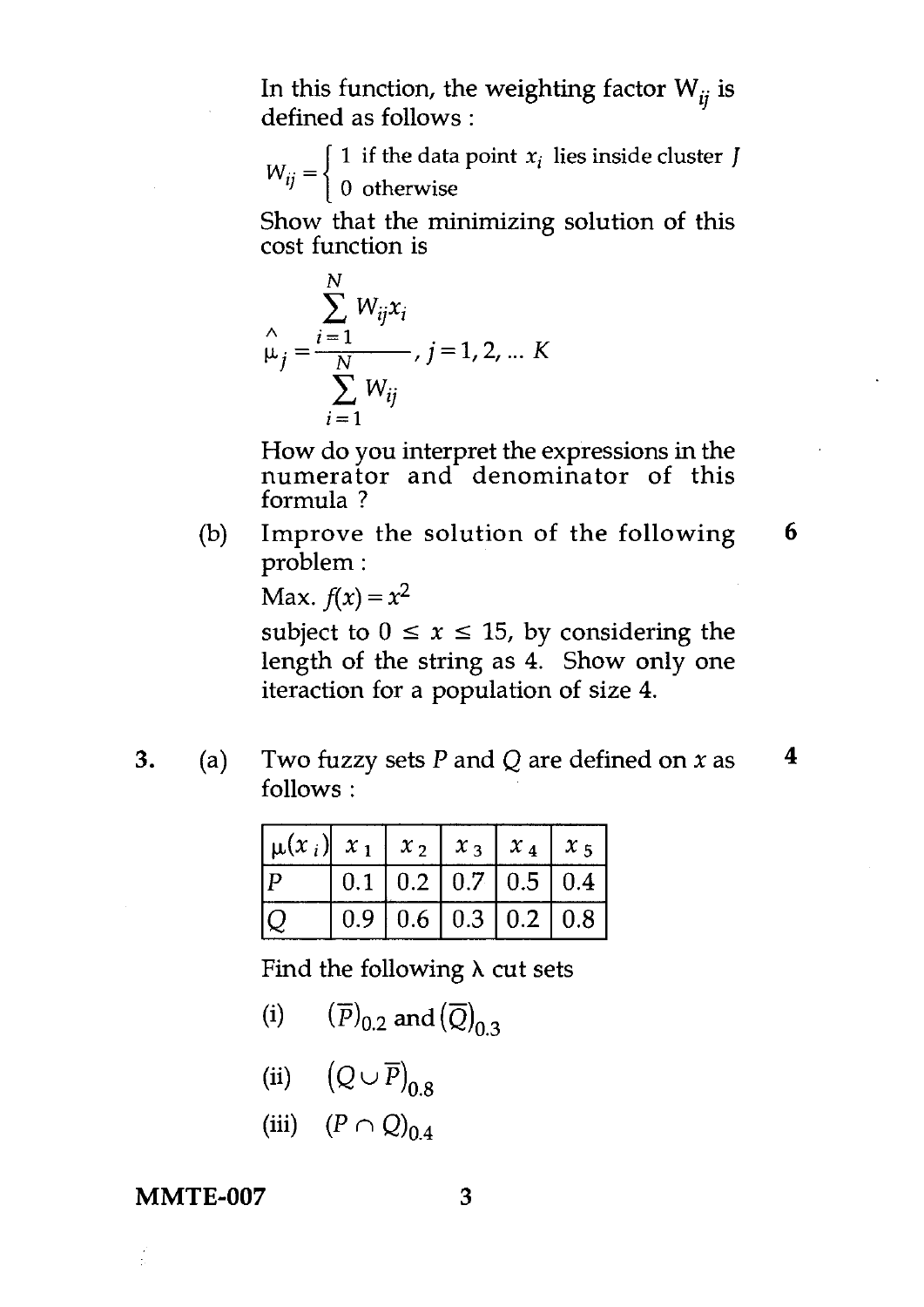- (b) Compute the weight matrix for a 4-neuron 3 Hopfield net with the single fundamental memory  $\xi$ 1 = [1, -1, -1, 1] stored in it.
- (c) Describe the relationship between the 3 Self-Organising Map algorithm, and the Learning Vector Quantisation algorithm.
- **4.** (a) The input to a single input neuron is 4.0, its  $4$ weight is 2.3 and its bias is  $-6$ .
	- (i) What is the net input to the transfer function ?
	- (ii) What is the neuron output for the following transfer functions :
		- (A) Hard limit,
		- (B) Linear
		- (C) Log-sigmoid ?
	- (b) Consider a Hopfield network whose weight  $6$ matrix is given by :

$$
W = \frac{1}{3} \begin{pmatrix} 0 & -2 & 2 \\ -2 & 0 & -2 \\ 2 & -2 & 0 \end{pmatrix}
$$

Run the Hopfield network for the test input vectors  $pt_1 = (1 \t 1 \t -1)$  and  $pt_2 = (-1 -1 1)$ .

- 5. (a) The following is a network of linear neurons,  $6$ that is, neurons whose output is identical to their net input,  $o_i =$ net<sub>i</sub>.
	- (i) Compute the output of the hidden-layer and the output-layer neurons for the given inputs (0.5, 1) and enter those values into the corresponding circles.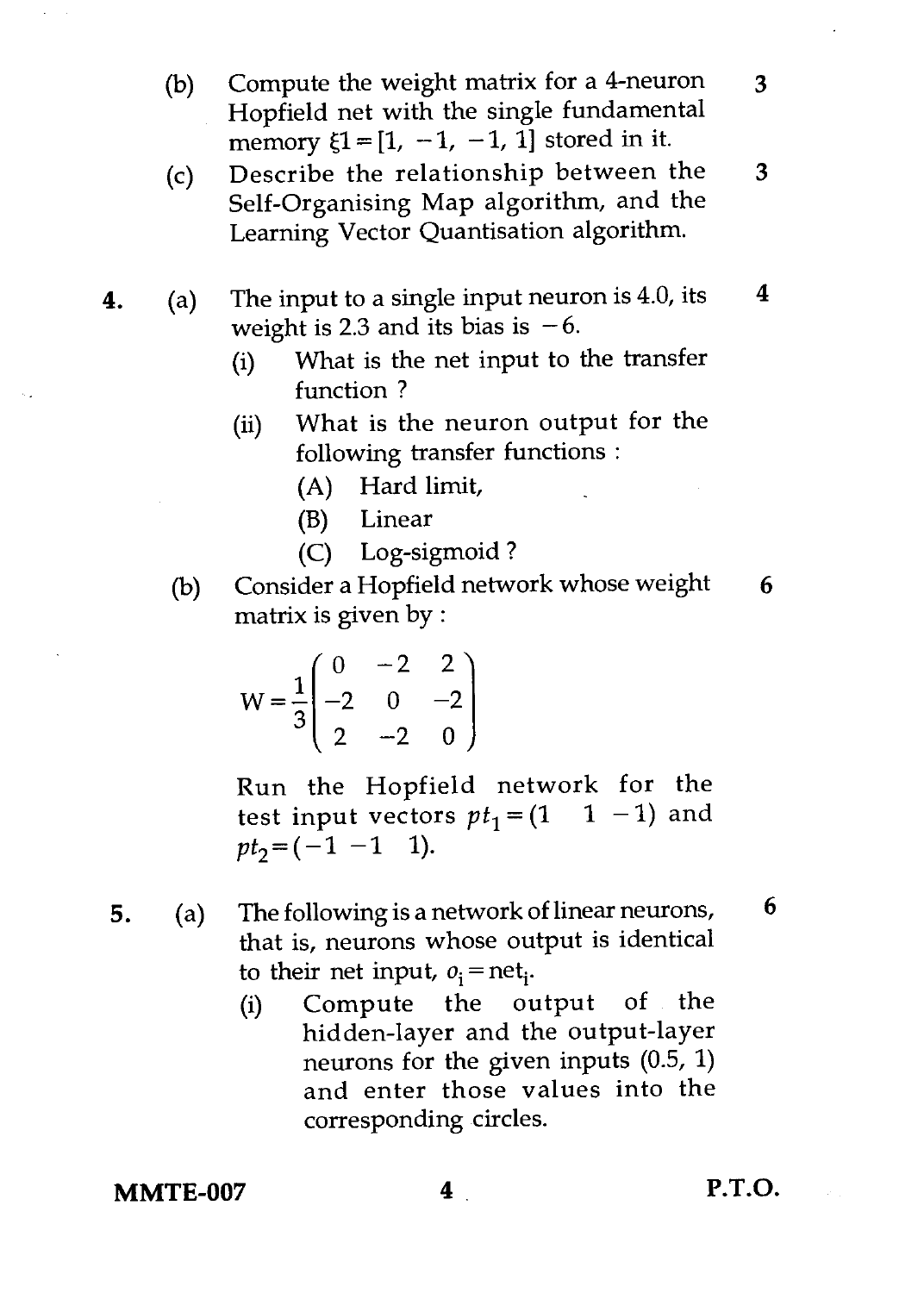$(ii)$ What is the output of the network for the input (1, 2), i.e. the left input neuron having the value 1 and the right one having the value 2 ? Do you have to do all the network computations once again in order to answer this question ? Explain.



- (b) List all the schemas of the chromosome  $\overline{\mathbf{4}}$ "101" and find their corresponding orders and lengths.
- 6. (a) If the input vectors are  $I_1 = [1 \t -1]^T$ , 6  $I_2 = [1\ 1]^T$ and  $I_3 = [-1\ 1]^T$ , use the Kohonen learning with  $\alpha$  = 0.5 and train for one pass through the input vector. Assume an initial weight matrix.

$$
W = \begin{pmatrix} 0 & -1 \\ \frac{-2}{\sqrt{5}} & \frac{-1}{\sqrt{5}} \\ \frac{-1}{\sqrt{5}} & \frac{2}{\sqrt{5}} \end{pmatrix}
$$

(b) Show that XOR can be solved using 4 multilayer perceptron.

MMTE-007 5 P.T.O.